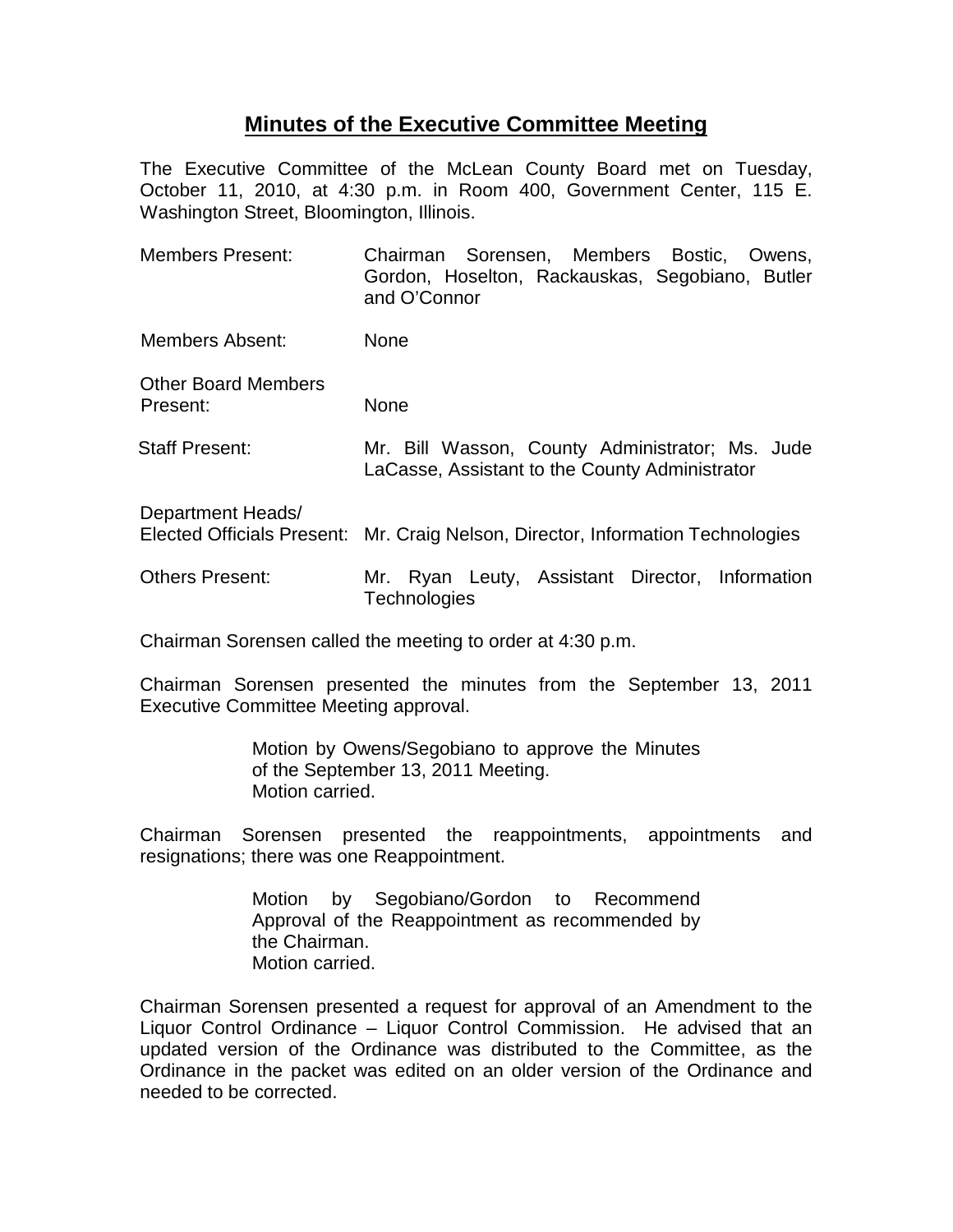Minutes of the Executive Committee October 11, 2011 Page Two

Chairman Sorensen summarized that the Liquor Control Commission met and is requesting that the County Liquor Ordinance be amended to be more in line with Bloomington and Normal, wherein there is no differentiation between Sundays and other regular business days. He noted that Ms. Hannah Eisner, First Civil Assistant State's Attorney, was available to review other changes in the Ordinance. Ms. Eisner indicated that the only other change was bringing the Dram Shop liability limits up to the current level as it had not been changed in a while. Chairman Sorensen added that this Ordinance was also more timeless now in that the County has aligned with the State of Illinois on Dram Shop requirements.

Mr. Segobiano asked there was an increase in the "A License." Ms. Eisner explained that the D Class of license was eliminated so that the A License essentially became the D, which is why there is a difference in the fee. She noted that the D License was \$1,200 and the A License was \$1,000. Ms. Eisner indicated that the D License was established to provide extended hours on Sunday evenings, which is no longer necessary.

Chairman stated that since there is no difference between an A and a D License, D was eliminated and the fee for an A License was increased to what the previous fee was for a D License.

> Motion by Segobiano/Bostic to Recommend Approval of an Amendment to the Liquor Control Ordinance – Liquor Control Commission. Motion carried.

Ms. Bette Rackauskas, Chairman, Justice Committee, presented a request for approval of an Emergency Appropriation Ordinance amending the McLean County Fiscal Year 2011 Combined Annual Ordinance and Budget Ordinance, Fund 0001 General Fund, Court Services Department 0022 – Court Services Department.

> Motion by Rackauskas/Segobiano to Recommend Approval of an Emergency Appropriation Ordinance Amending the McLean County Fiscal Year 2011 Combined Annual Ordinance and Budget Ordinance, Fund 0001 General Fund, Court Services Department 0022 – Court Services Department. Motion carried.

Chairman Sorensen asked if there were any questions or comments. Hearing none, he thanked Ms. Rackauskas.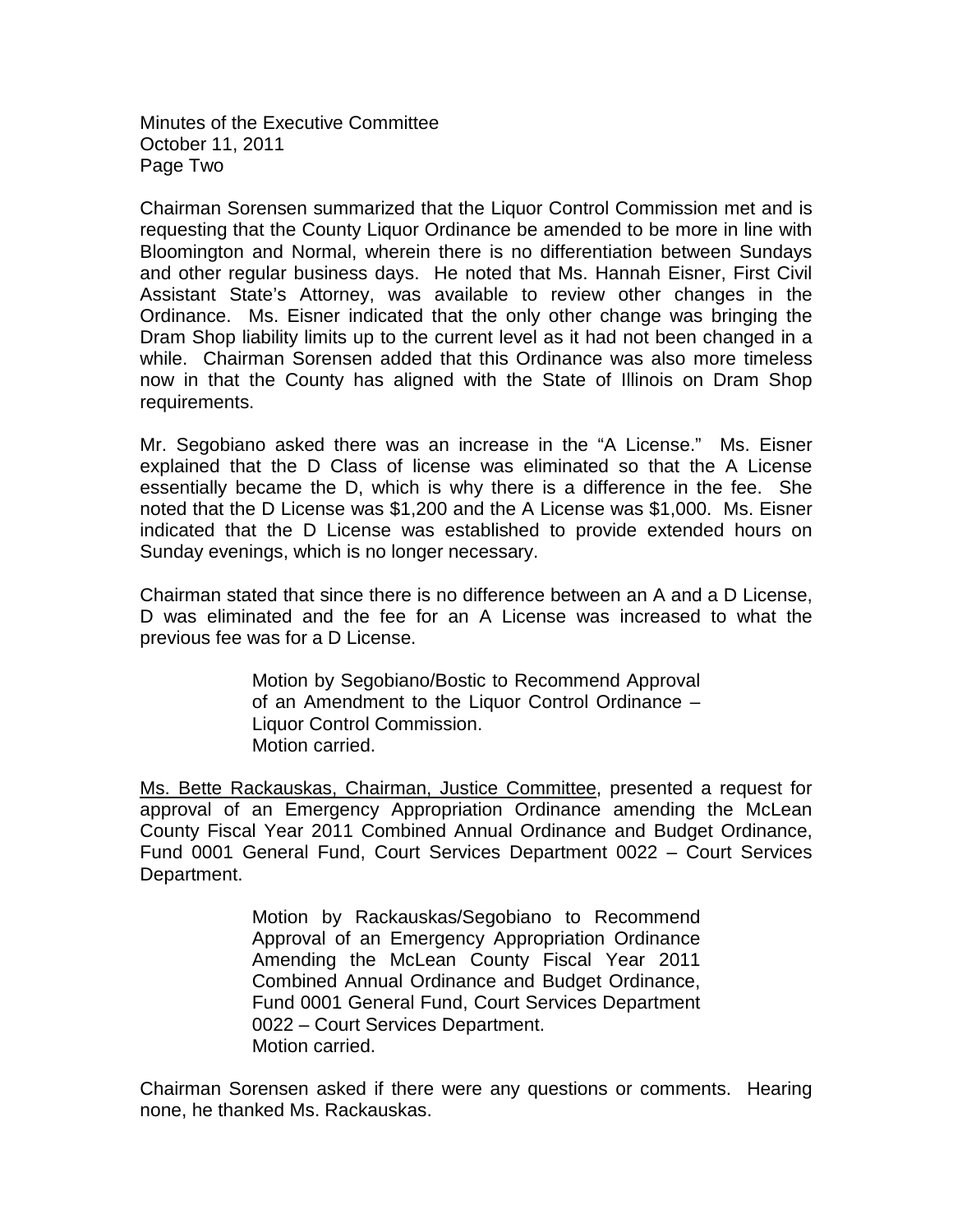Minutes of the Executive Committee October 11, 2011 Page Three

Mr. George Gordon, Chairman, Land Use and Development Committee, advised that the Land Use and Development Committee brings no items for action to the Executive Committee.

Chairman Sorensen asked if there were any questions or comments. Hearing none, he thanked Mr. Gordon.

Mr. Stan Hoselton, Chairman, Transportation Committee, advised that the Transportation Committee brings no items for action to the Executive Committee.

Chairman Sorensen asked if there were any questions or comments. Hearing none, he thanked Mr. Hoselton.

Ms. Diane Bostic, Chairman, Property Committee, advised that the Property Committee brings no items for action to the Executive Committee.

Chairman Sorensen asked if there were any questions or comments. Hearing none, he thanked Ms. Bostic.

Mr. Ben Owens, Chairman, Finance Committee**,** asked that Item a) be reviewed last at which time he would like to comment on the item.

Mr. Owens presented a request for approval of an Emergency Appropriation Ordinance Amending the McLean County Fiscal Year 2011 Combined Annual Appropriation and Budget Ordinance – Correctional Health Services.

> Motion by Owens/Bostic to Recommend Approval of an Emergency Appropriation Ordinance Amending the McLean County Fiscal Year 2011 Combined Annual Appropriation and Budget Ordinance – Correctional Health Services. Motion carried.

Mr. Owens presented a request for approval of Critical Personnel Hiring requests – County Administrator's Office.

> Motion by Owens/Bostic to Recommend Approval of Critical Personnel Hiring Requests – County Administrator's Office. Motion carried.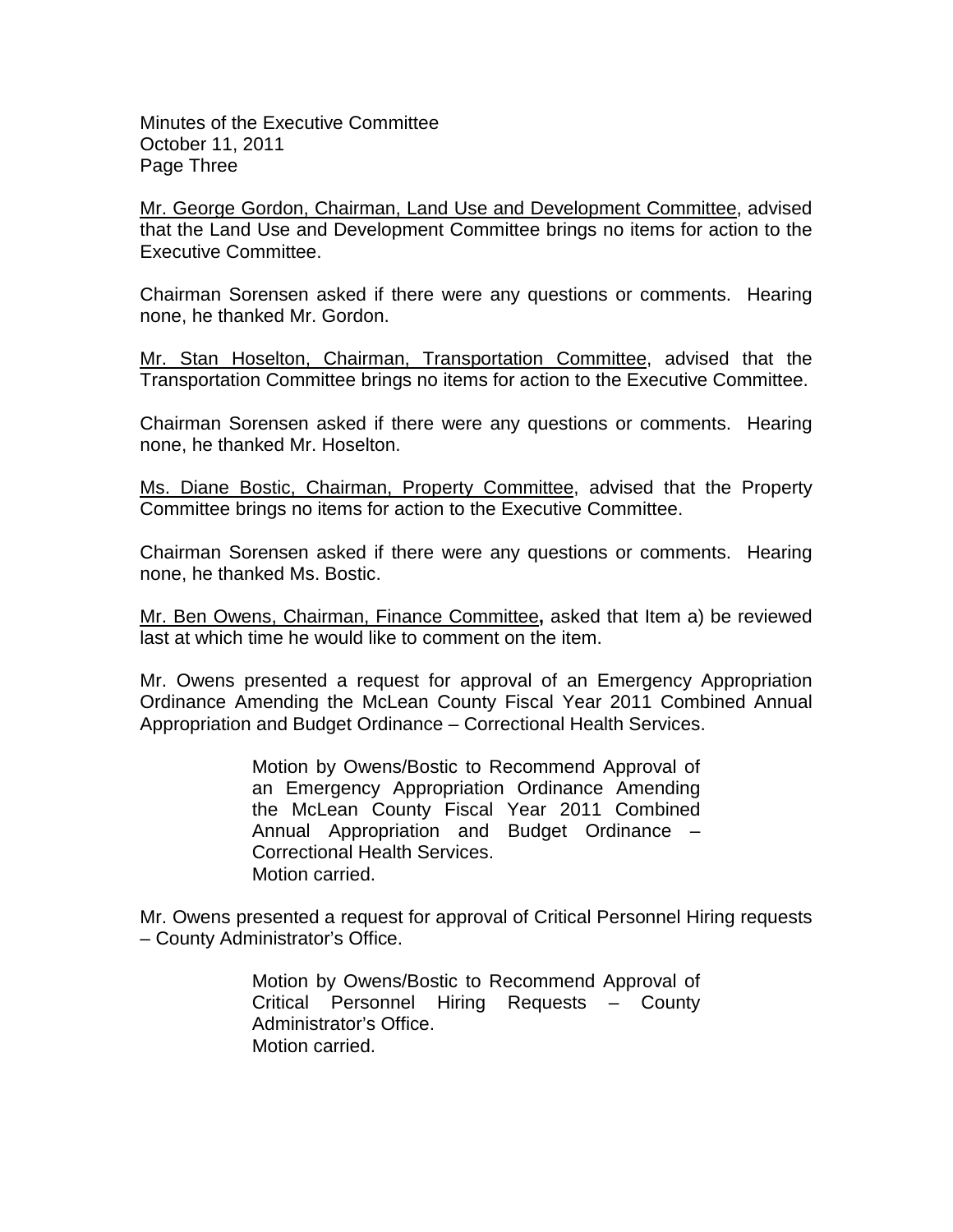Minutes of the Executive Committee October 11, 2011 Page Four

Mr. Owens advised that the request for approval of a Resolution Agreeing to pay reimbursable costs to the McLean/DeWitt/Livingston Regional Office of Education and to sign a Memorandum of Understanding agreeing to the same as requested by the Regional Office of Education was tabled at the Finance Committee meeting and will be considered at a Stand-up Committee meeting at 8:15 a.m., October 18<sup>th</sup>. He invited members of the Executive Committee to attend the Finance Committee Stand-up meeting, because if the item is approved at the Finance Committee Stand-up, there will also need to be an Executive Committee Stand-up meeting to consider the item.

Mr. Owens noted that the Resolution and Memorandum of Understanding were passed out at the Finance Committee meeting for review, as the material was being reviewed by the legal staff and was not available to be included in the packet. He stated that Members of the Finance Committee asked that the item be tabled to a Stand-up meeting so that they would have adequate time to read the material.

Mr. Owens indicated that he is bringing forward today as a discussion item only at this time. He introduced Mr. Mark Jontry, Executive Director, Regional Office of Education, who is available to answer questions.

Mr. Segobiano commented that he believes that Mr. Jontry and Ms. Stempinski deserve to be paid for extending the services that they do for education. He asked for an explanation of the funds being proposed to be used to pay the salaries, how and why the money was available and what was the original purpose of the money. Mr. Owens asked Mr. Jontry to answer Mr. Segobiano's questions.

Mr. Jontry explained that this is a request that the County Board consider a Resolution that would approve the Regional Office of Education (ROE) to utilize local Enterprise Funds that the Regional Office of Education has to compensate Ms. Stempinski and him for their positions. He stated that these Enterprise Funds are not funds allocated to that office by the three counties for operations on an annual basis. He explained that there are two primary Enterprise Funds, as follows:

- $\triangleright$  Professional Development and other types of funds that are generated through workshops for principals, superintendents and teachers that they are required to engage in as part of their professional development in order to renew their teaching certificates; and administrative certificates.
- $\triangleright$  General State Aid funds that are generated from the ROE Office through the operation of alternative learning programs that is operated for students in grades 7-12 who are not able to otherwise function in a regular school setting.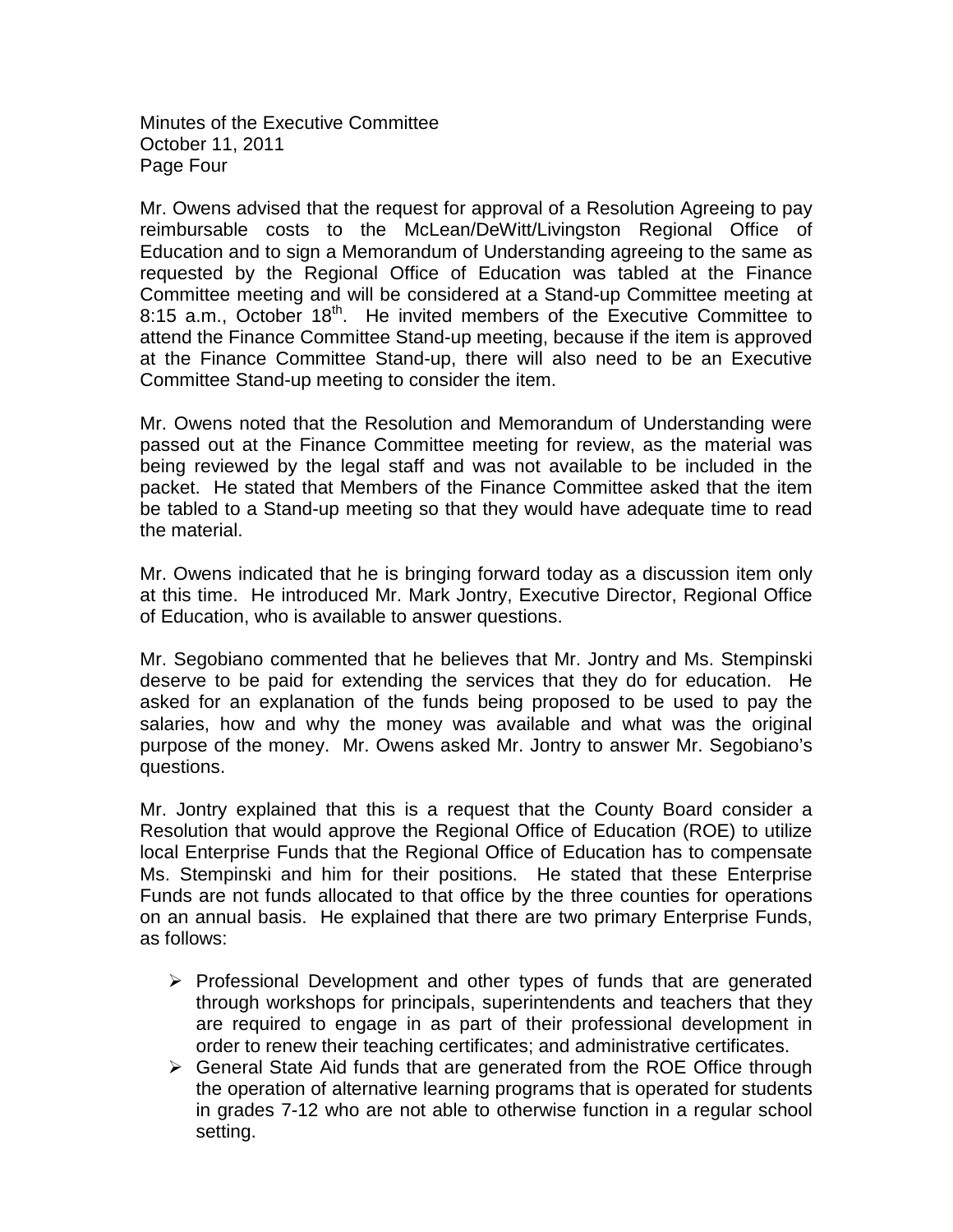Minutes of the Executive Committee October 11, 2011 Page Five

Mr. Jontry indicated that the Professional Development Fund was intentionally built up over the years primarily to pay a Professional Development Coordinator to coordinate all of the Professional Development offerings that are operated out of the office. He noted that Ms. Stempinski who is currently the Assistant Superintendent previously was the Professional Development Coordinator and continues to fulfill those duties as well. Mr. Jontry explained that for this reason there is an excess of money in that Fund. He stated that these funds will be redirected towards Ms. Stempinski's salary. Mr. Jontry added that workshops continue to be offered, so none of the services are being diminished.

Mr. Jontry advised that the General State Aid Funds are generated from running the alternative schools in the three counties. He noted that there is a campus in Clinton, Bloomington and Pontiac. This money is generated based on the number of children that are served. Mr. Jontry stated that more money is generated in that fund than is expended. Currently, this Fund is operating at about the capacity that the districts needs in terms of the number of students who are not succeeding in their traditional schools, grades 7-12. Mr. Jontry added that this has allowed an excess of funds to be built up over the years. He indicated that this build up of funds was done intentionally for two reasons; 1) because they don't know what the State is going to do, long-term, regarding that program going forward and 2) because the ROE has to rent all of the facilities from which those programs are operated. The Regional Office, by statute, cannot own property because they cannot levy taxes. Mr. Jontry noted that this Fund was built up in the event that they need to relocate from current locations. He indicated that a recent expansion was done here in town due to demand.

Mr. Jontry stated that as the Oversight Administrator for the alternative schools, that would be the primary area from which his salary would be paid. Mr. Jontry assured the Committee that it will not diminish any of the services that are presently offered.

Mr. Jontry advised that he is asking for this request to be considered for this year only and not long-term. He stated that the there will continue to be adequate funds at the completion of this request.

Mr. Jontry indicated that the General State Aid Funds (GSA) must directly relate to the operation of the alternative schools. They cannot be used to pay rent to the County or other types of expenses. The funds are somewhat restricted in what it can be used for.

Ms. Rackauskas asked if the original intention of these funds was for these salaries. Mr. Jontry replied that the General State Aid Funds must go towards the operation of the alternative schools. He added that since he is the overall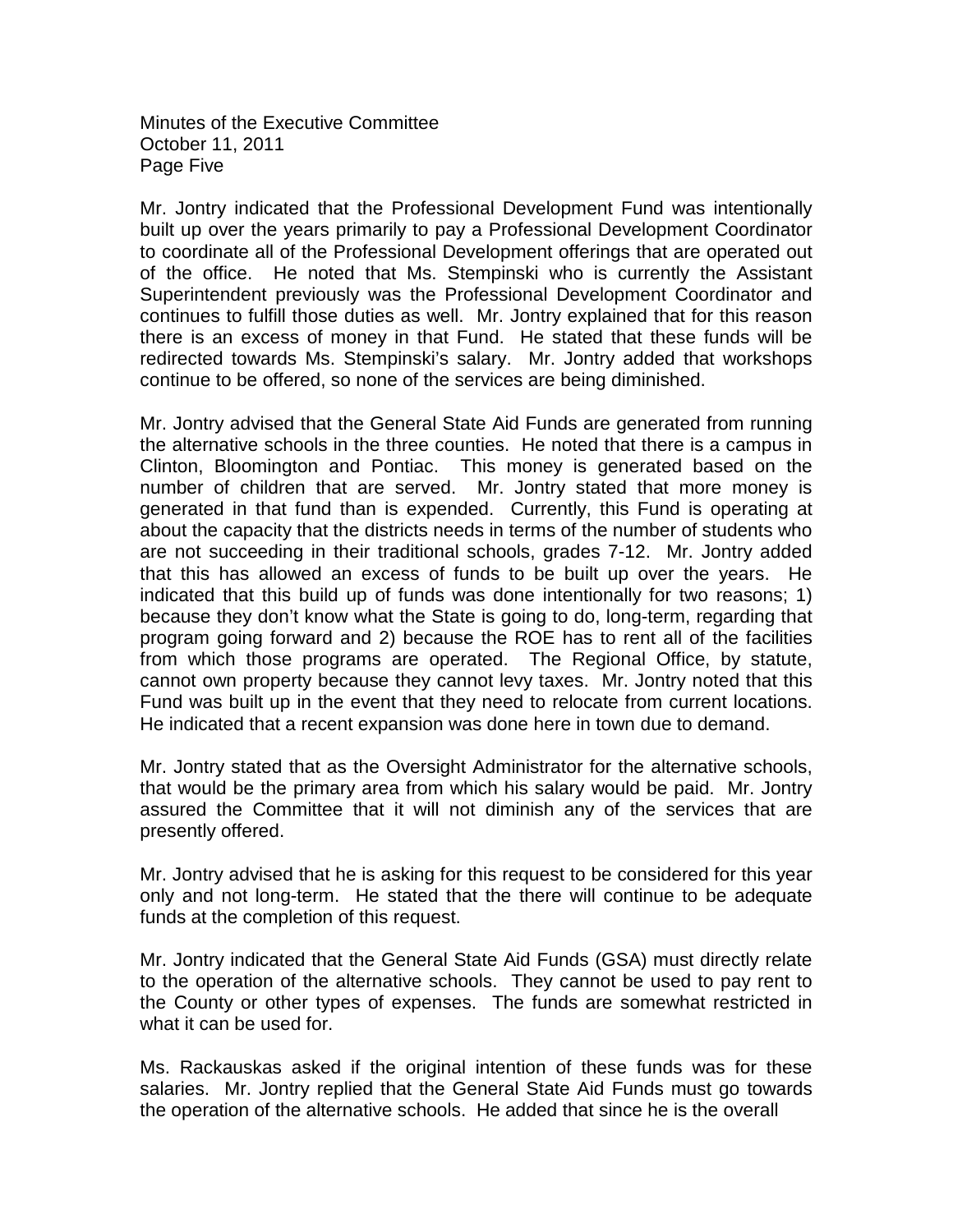Minutes of the Executive Committee October 11, 2011 Page Six

Administrator, he can also be compensated through that fund, based upon the legal opinion from the State Board of Education. Mr. Jontry advised that General State Aid, just like in the regular school districts, there are not a lot of restrictions within the educational program. He stated that the only restriction he has is that he can spend it on the rent, salary for teachers, salary for building administrators, etc. related to the alternative schools. Mr. Jontry added that he cannot spend it to pay the rent or provide services that originate directly out of the administrative office of the Regional Office of Education at the Fairview building, and it cannot be used for adult education programs for GED. He pointed out that there is flexibility in the Fund as long as it relates to the alternative schools and their operation.

Mr. Jontry advised that the Professional Development Fund's primary purpose is to provide professional development for teachers and administrators. The money is used to fund contracts with consultants to provide presentations and workshops to teachers and administrators, and the costs associated with putting those presentations on.

Mr. Jontry stated that there is also an Institute Fund, which is a very restricted Fund. This Fund can only be used for teacher development. The money in this Fund is generated based on the number of teacher certificates that are renewed annually. The ROE receives a couple dollars from each certificate that is renewed annually. Mr. Jontry indicated that the legal interpretation he received says that since this is money generated locally, it can be used to compensate the individuals that might be overseeing that program. He stated that Ms. Stempinski oversees all of the professional development. This is money that is generated locally.

Ms. Rackauskas asked Mr. Jontry if he believes these funds were set up with the intention of paying Superintendents' salaries. Mr. Jontry responded that these were assuredly not set up for that purpose and he would never say that they were.

Ms. Rackauskas expressed her frustration with the State shirking its responsibilities.

Mr. Jontry clarified that this arrangement would be to allow ROE to pay these salaries in the interim while they are not being paid by the State. The idea would be that the Funds would be repaid assuming that the State comes through in the Veto Session and restores the salaries. Mr. Jontry added that the only way the money would not be repaid to the Enterprise Funds is if the State fails to come through and fails to come through for this year. He stated that the legal opinion he has says that all of the regional ROE Superintendents that have chosen to potentially engage in this process have made the conscious decision to go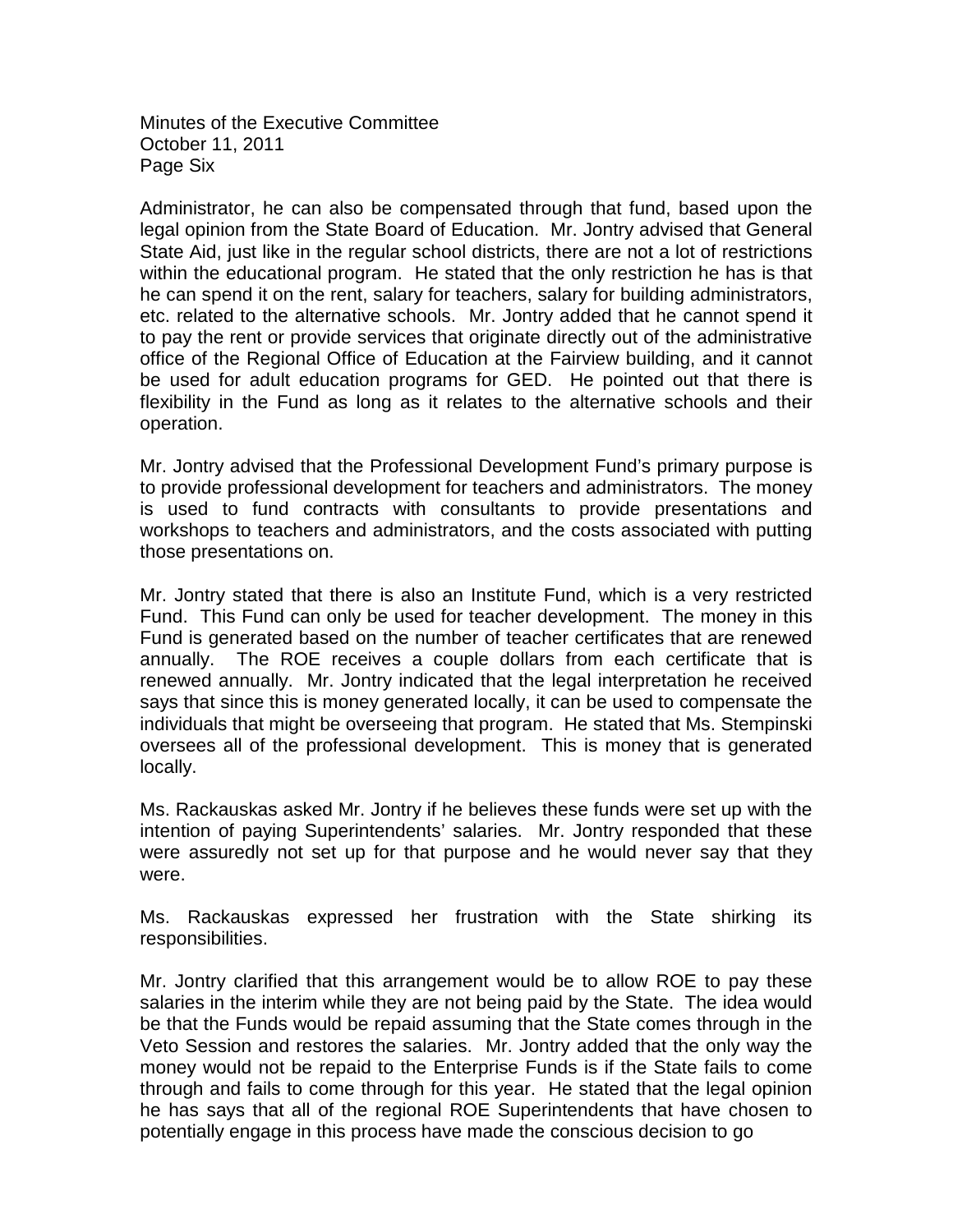Minutes of the Executive Committee October 11, 2011 Page Seven

through their county board(s) to get some tacit acknowledgement that this is being done. The reason for going through the Board is for a level of transparency.

Mr. Owens noted that the Trustees of our ROE consists of three Trustees from McLean County (John Butler, Sonny O'Connor and Ben Owens), one Trustee from DeWitt County and one member from Livingston County. He appreciated Mr. Jontry for coming before the Finance Committee and the Board in his effort to be transparent.

Ms. Rackauskas asked what happens if the effort to restore the salaries is vetoed. Mr. Jontry replied that this proposal just covers the rest of this year. Chairman Sorensen added that he does not know what will happen long-term should this be vetoed.

Mr. Segobiano stated that he looks forward to a discussion on the floor of the Board once the Board is provided with all of the information as it is very complicated issue.

Mr. Segobiano advised that he will recuse himself from voting on this item as he works with Mr. Jontry on various educational programs.

Chairman Sorensen agreed with Mr. Segobiano that the document is very confusing and doesn't provide adequate information to the County Board members who will be asked to vote on a Resolution affecting dollars over which the Board has no control. He stated that he appreciates Mr. Jontry's perspective that this is a transparency move on his part to make it clear to all three counties that he is choosing to use dollars, which he has been given permission to use by the State Board of Education, but using them to pay for salaries, which is not the original intent of the funds.

Chairman Sorensen asked Mr. Segobiano if he knows of any specific ways to make this issue clearer to the County Board Members. Mr. Segobiano responded that he would ask Mr. Wasson to provide information on this issue in the County Board packet. He reiterated that these people need to be paid, but it is also important that the Board be aware of where the funds are coming from and what the legal process is.

Mr. Segobiano asked what happens when that Enterprise Fund dissipates and who is responsible then for paying those salaries. Chairman Sorensen replied, that for the limited time frame that Mr. Jontry is asking for authority to draw on that fund, that fund will not dissipate.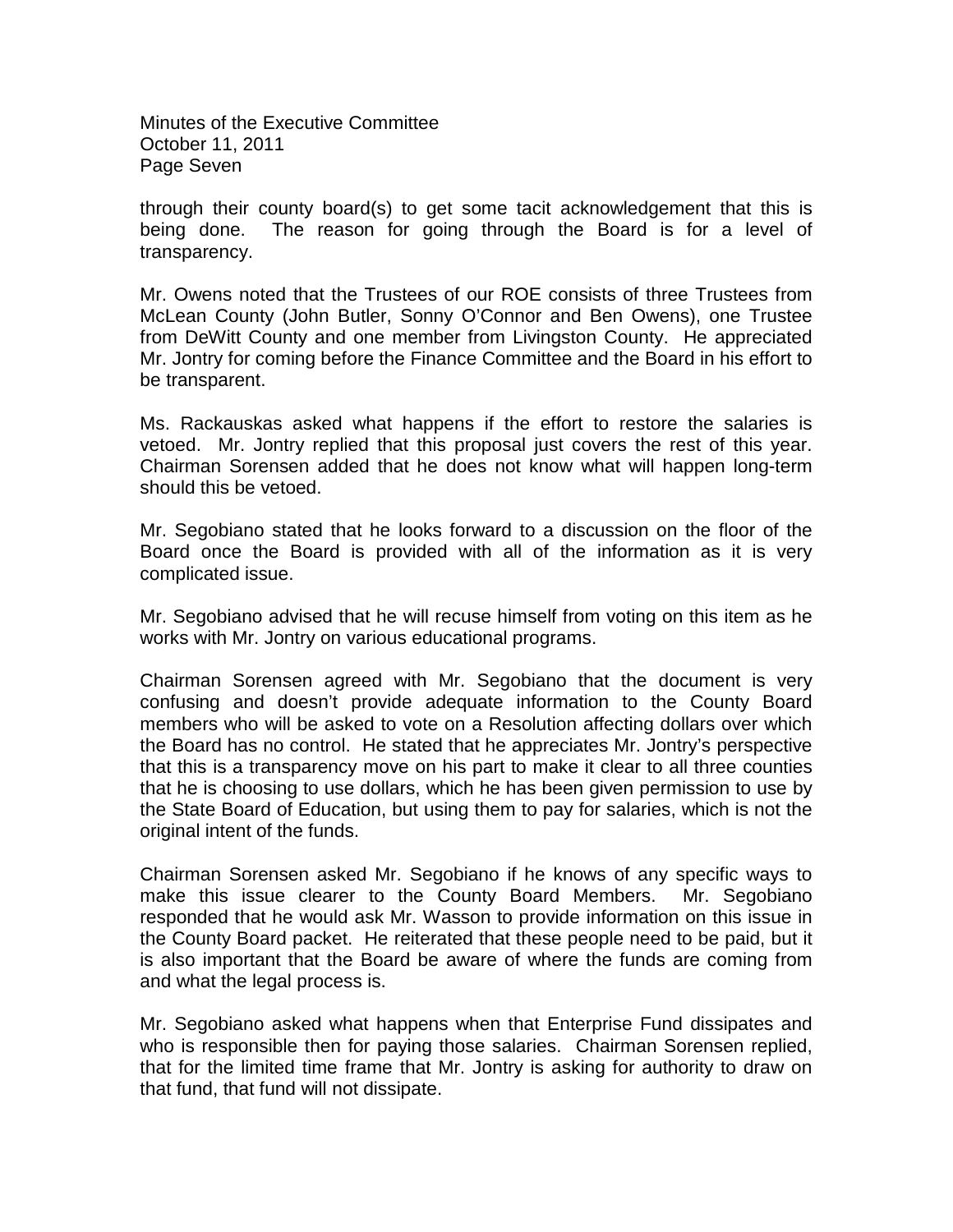Minutes of the Executive Committee October 11, 2011 Page Eight

Chairman Sorensen advised that there is a plan to restore dollars for these positions. He noted that a Bill has been introduced during the Veto Session. He stated that the Bill provides a predictable flow of dollars to pay for regional superintendents and their assistants. On the other hand, that predicable flow of monies is coming out of Personal Property Replacement Tax (PPRT). This means that this will be a draw on that supply of dollars that will take a little bit of money away from all of the county governments, municipal governments and all the school districts. Chairman Sorensen added that a possible alternative to that solution was to push the cost and expense of regional superintendents and assistant superintendents onto the part of the Regional Office of Education budget that is jointly funded and authorized by the county boards in the counties that share those services. For our Regional Office of Education that includes McLean, DeWitt and Livingston counties.

Chairman Sorensen advised that, today, we have a budget line item every year where we contribute dollars to Mr. Jontry's office for operation that is based on an Intergovernmental Agreement between the three counties. If no funding mechanism is identified, the next thing asked would have been to ask the County Board to share those additional expenses in that piece of the Regional Office of Education budget. A part of that 74% of those dollars would have then come out of the McLean County General Fund and the other two counties would have split the rest. Chairman Sorensen added that it may still be the case if this PPRT Bill fails. He indicated that there appears to be strong support for this Bill.

There was additional discussion on this issue.

Chairman Sorensen reiterated that there will be a Finance Committee Stand-up Meeting at 8:15 a.m. on October  $18<sup>th</sup>$ . Following that meeting, there will be an Executive Committee Stand-up meeting.

Chairman Sorensen asked if there were any additional questions or comments. Hearing none, he thanked Mr. Owens.

Mr. Bill Wasson, County Administrator, advised that, at the October meeting, departmental budgets under the oversight of the Executive Committee are reviewed, namely Information Technologies and the County Administrator. In November, when the other Committees bring their recommended budgets to the Executive Committee for approval, the County Board's budget will be reviewed. This includes the Property Tax Levy and the other large intergovernmental revenues.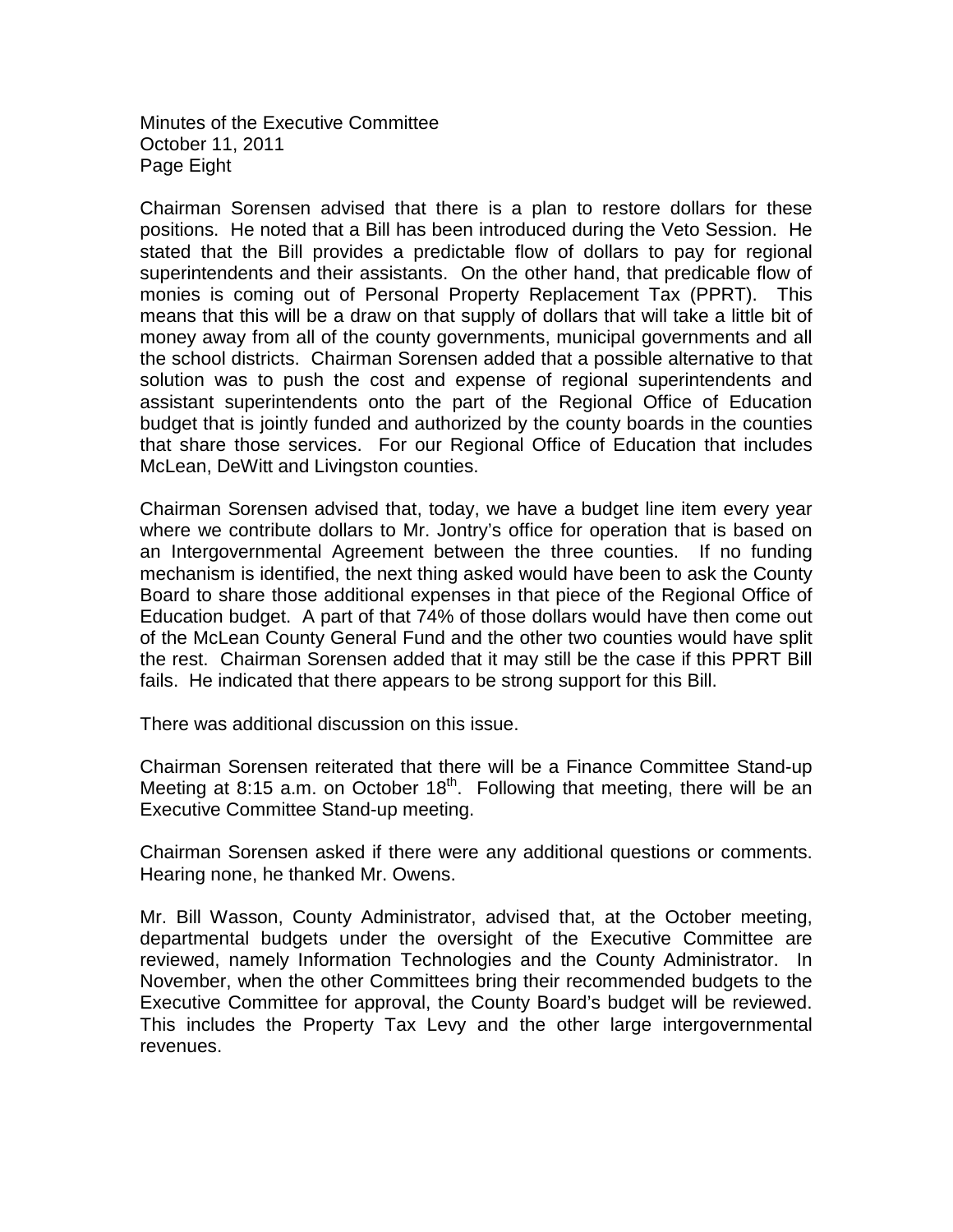Minutes of the Executive Committee October 11, 2011 Page Nine

Mr. Wasson introduced the review of the Fiscal Year 2012 Recommended Budget for the departments that are under the oversight of the Executive Committee. He noted that Mr. Craig Nelson, Director, Information Technologies, was available to answer any questions and make comments.

**Information Technologies Department 0001-0043** can be found on pages 155- 159 of the FY'2012 Recommended Budget and pages 19-22 of the Summary in the Executive Committee Packet.

Highlights of the Recommended Budget:

# REVENUE

410.0086 Reimbursement/Computer Services: This revenue line item account has been budgeted at \$65,494 in the FY'2012 Recommended Budget, an increase from \$14,100 in the FY'2011 Adopted Budget. The revenue increase in this line item reflects maintenance contributions for E\*Justice Support from the Town of Normal and City of Bloomington, as well as continuing revenue received in this line item from services that are provided to the Health Department on a "fee for service" basis.

450.0011 Transfer from Other Funds: This revenue line item account has remains the same at \$97,710 in the FY'2012 Recommended Budget. The revenue generated by Information Services is transferred from the Circuit Clerk's Court Automation Fund and from the County Collector's Automation Fund.

# EXPENDITURES

Mr. Wasson advised that, across-the-board, Fringe Benefits show a 16% increase that is attributable to a nation-wide trend of a 9%-12% increase in healthcare costs this year as well as some negative experience that our specific plan has experienced over the past two years. He indicated that negotiation is being conducted with the County's insurance providers on options to minimize that cost.

# Personnel:

The FY'2012 Recommended Budget includes no changes to Full Time Equivalent (FTE) positions. The line account Full-time Salary is down 2%, reflecting staff turnover within the Department.

Mr. Wasson noted that Information Services has been reduced by a number of positions over the last couple of years.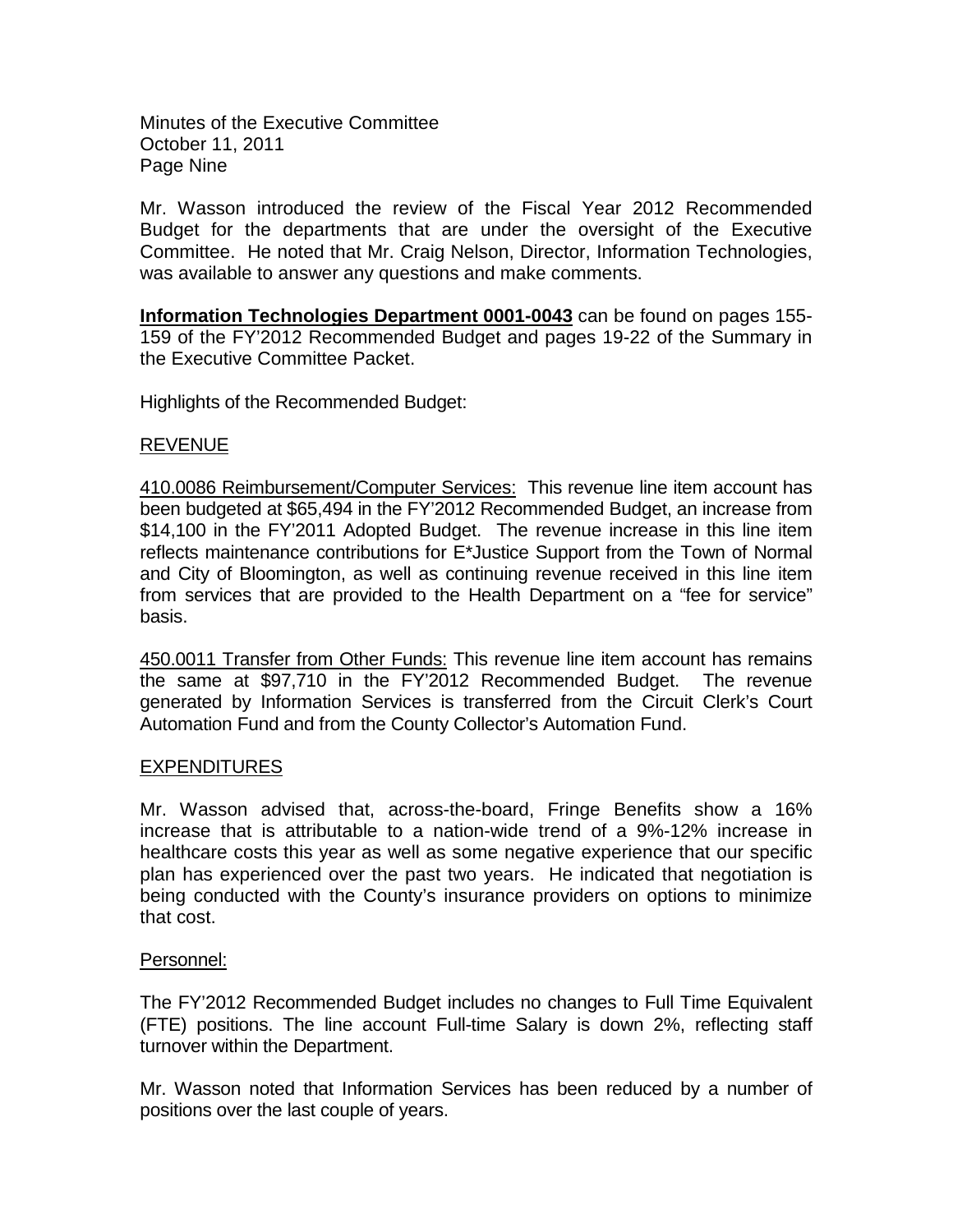Minutes of the Executive Committee October 11, 2011 Page Ten

#### Materials and Supplies:

All of the Commodity line item accounts have been budgeted at the same level or less as in the FY'2011 Adopted Budget with the following exceptions:

620.0002 Computer Hardware: This line item account has increased from \$22,500 in the FY'2011 Adopted Budget to \$23,471 in the FY'2012 Recommended Budget. This increase is based on a need to return to normal equipment replacement schedules, after a deferral of all but critical components in FY'2010.

620.0005 Computers Under \$1000: This line item account was created at the end of 2009 in recognition that the majority of computers purchased are below the \$1,000 commodities threshold. The \$123,300 budgeted in the FY'2012 Recommended Budget will replace computers purchased in years 2005-2007.

630.0001 Postage: This line item account has increased from \$300 in the FY'2011 Adopted Budget to \$500 in the FY'2012 Recommended Budget. This line item account increase is based upon last year's actual expenses and year-to-date expenses in this account.

## Contractual Services:

All of the Contractual line item accounts have been budgeted at the same level or less as in the FY'2011 Adopted Budget with the following exceptions:

706.0001 Contract Services: This line item account has increased from \$\$148,886 in the FY'2011 Adopted Budget to \$170,079 in the FY'2012 Recommended Budget. This line item account includes contractual operating costs for E\*Justice, DevNet, ArcGIS, Parcel Builder, and Civic Plus.

750.0004 Software License Agreements: This line item account has decreased from \$210,000 in the FY'2011 Adopted Budget to \$184,718 in the FY'2012 Recommended Budget based upon the last two year's actual expenses and projected expenses in 2012.

769.0001Interest Expense: This line item account has decreased from \$1,683 in the FY'2011 Adopted Budget to \$1,152 in the FY'2012 Recommended Budget based upon the actual interest expense related to Information Technologies share of equipment lease/purchased for the wireless network connecting County locations beyond the downtown campus. The associated interest cost for the telephone system lease was initially paid from this item line in 2011 and will be transferred from budgeted telephone expenditure lines.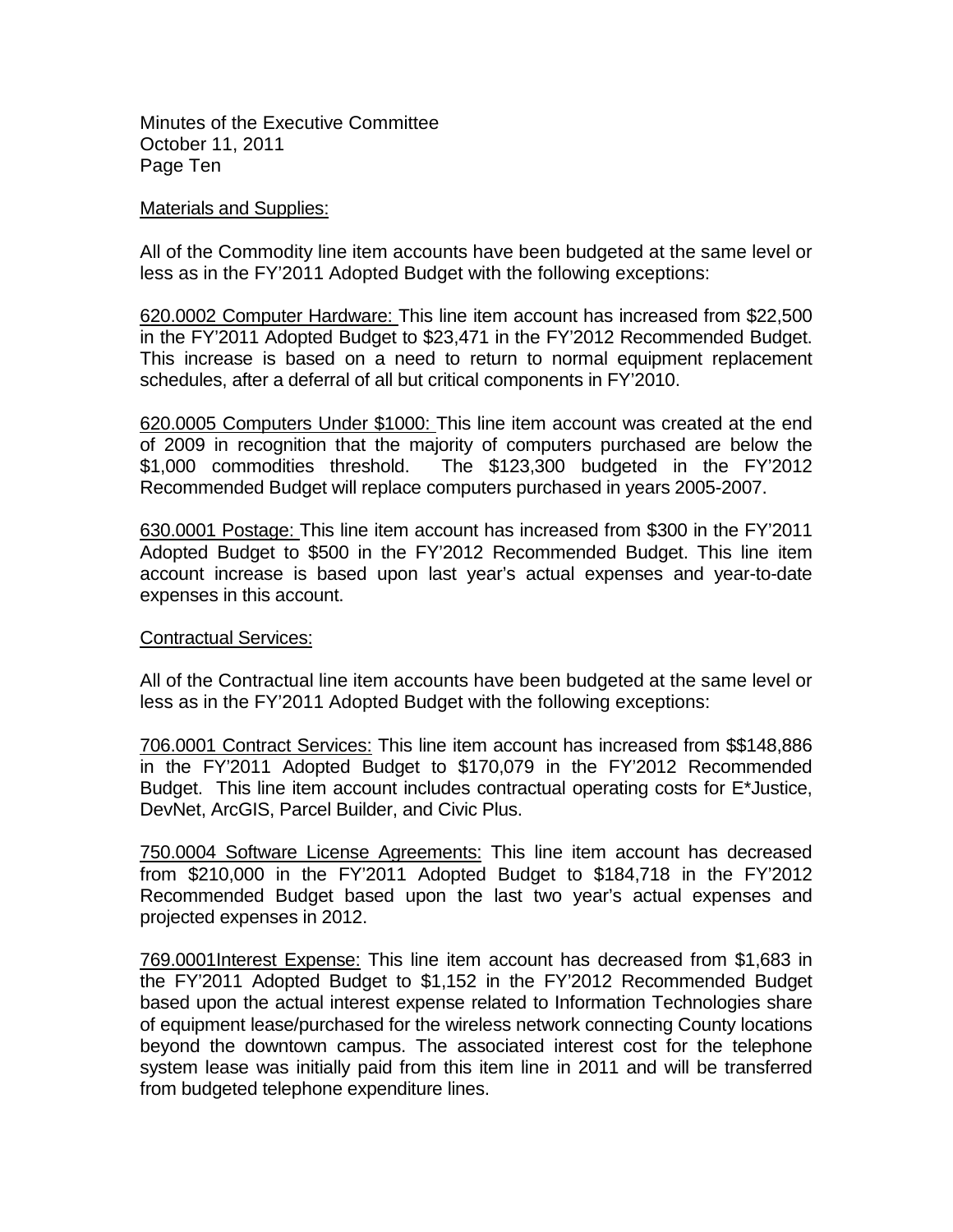Minutes of the Executive Committee October 11, 2011 Page Eleven

Mr. Wasson noted that the County has moved to a leased VOIP system from our previous provision through Frontier.

790.0006 Land & Tower Lease: This line item account decreases from \$9,000 in the FY'2011 Adopted Budget to \$5,040 in the Recommended FY'2012 Budget. This reflects savings from a change in wireless network repeater antenna location in Hudson.

## Capital Outlay:

832.0001 Purchase of Office Equipment: This line item account includes \$1,960 for shelving in Information Technologies utility closets.

832.0002 Lease/Purchase Office Equipment: This line item account includes \$14,193 relating to Information Technologies share of equipment lease/purchased for the wireless network connecting County locations beyond the downtown campus. The associated interest cost for telephone system lease was initially paid form this item line in 2011 and will be transferred from budgeted telephone expenditure lines.

850.0001 Capital Assets: The FY' 2012 Recommended Budget for this line item account totals \$75,600. Included in this total is \$32,000 for a 12 terabyte SAN Storage Device, \$23,600 for Exchange upgrade, and \$20,000 for a new ESX Server.

> Motion by Segobiano/Rackauskas to recommend tentative approval of the Information Services Department – (0001-0043) FY'2012 Recommended Budget as submitted.

Mr. Nelson referred to the increase noted in Line 706.0001 Contract Services. He

Mr. Nelson advised that, in light of the budget situation in the County, there is one project in line item 850.0001 Capital Assets that has a significant amount of dollars attached to it that could be deferred to another year, if necessary. He stated that there is \$23,600 in that line item that he would be willing to remove from the budget.

Mr. Segobiano and Ms. Rackauskas agreed to modify their Motion to include this amendment.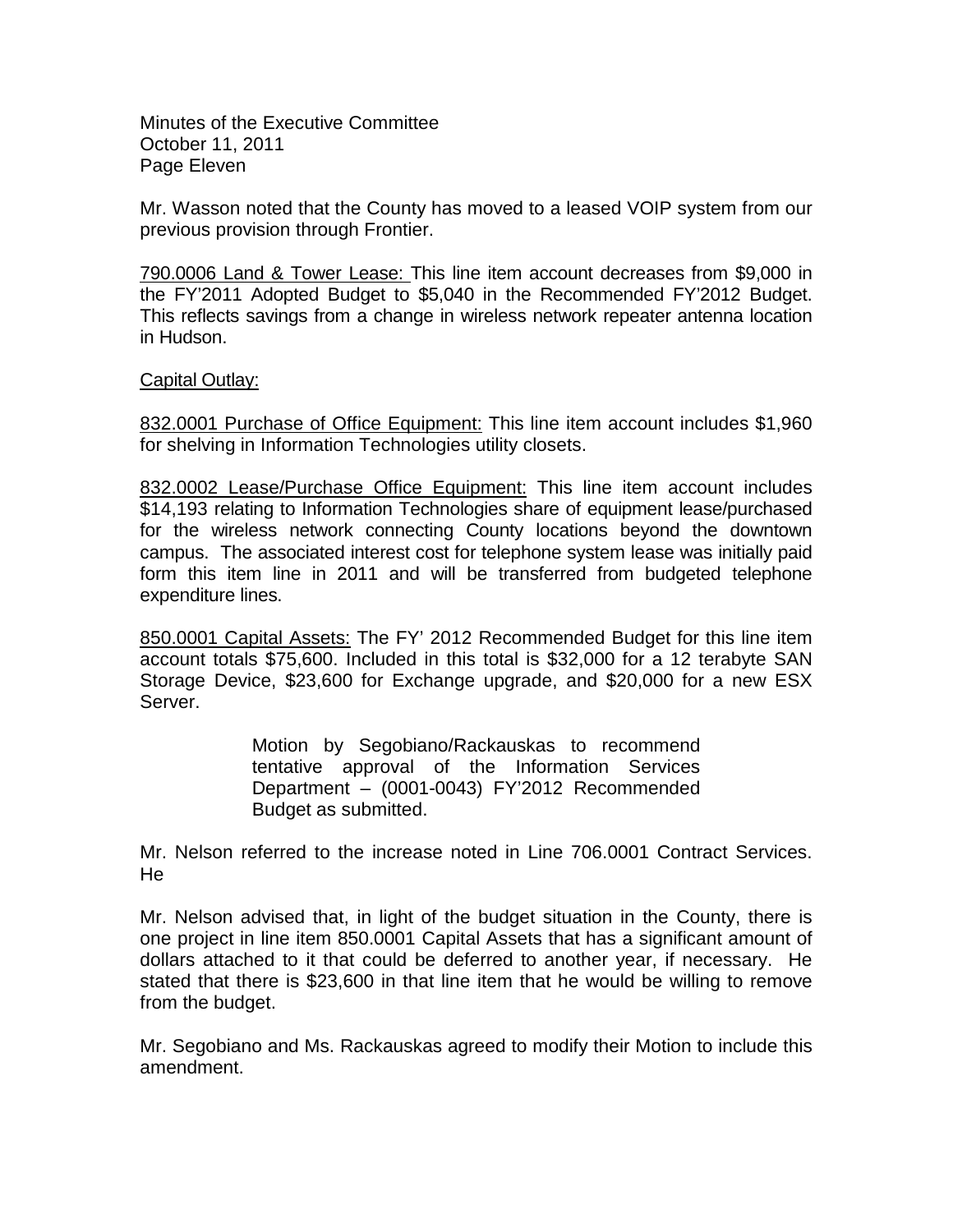Minutes of the Executive Committee October 11, 2011 Page Twelve

> Motion by Segobiano/Rackauskas to recommend tentative approval of the Information Services Department – (0001-0043) FY'2012 Recommended Budget as amended to decrease Line Item 850.0001 Capital Assets by \$23,600. Motion carried.

**County Administrator's Office 0001-0002** can be found on pages 8-11 of the FY'2012 Recommended Budget and pages 23-25 of the Summary.

Highlights of the Recommended Budget

Revenue:

410.0005 Unclassified Revenue: This line item account should be budgeted at \$1,570 in the FY' 2012 Recommended Budget to provide for reimbursement the Department has received for the past two years for an internship program the Department participates in. This revenue increase off-sets the increase in 0516.0001 Seasonal/Occasional Employee Salary. (This revenue line was inadvertently deleted from the Recommended Budget.)

Mr. Wasson requested that the \$1,570 be included in the Unclassified Revenue Line to acknowledge that revenue that off-sets the expenditures that we have also include this year in the Expenditure Line for Seasonal/Occasional Personnel. This is a budgetary matter with respect to the Auditor's Office and allows us to both recognize the revenue and recognize the expense separately instead of the previous procedure of where the expenditure line was credited back.

Mr. Segobiano asked if that is reflected in what will be voted on. Mr. Wasson replied that the \$1,570 revenue line is not included in the budget as recommended to you. He recommended that you amend the budget.

## EXPENDITURES:

## Personnel:

There is no increase in the FTE Staffing level in the FY'2012 Recommended Budget. The Grade 15 position of Director of Administrative Services which was budgeted but held vacant in 2011 has been downgraded to a Grade 10 Budget Analyst position in the 2012 Recommended Budget.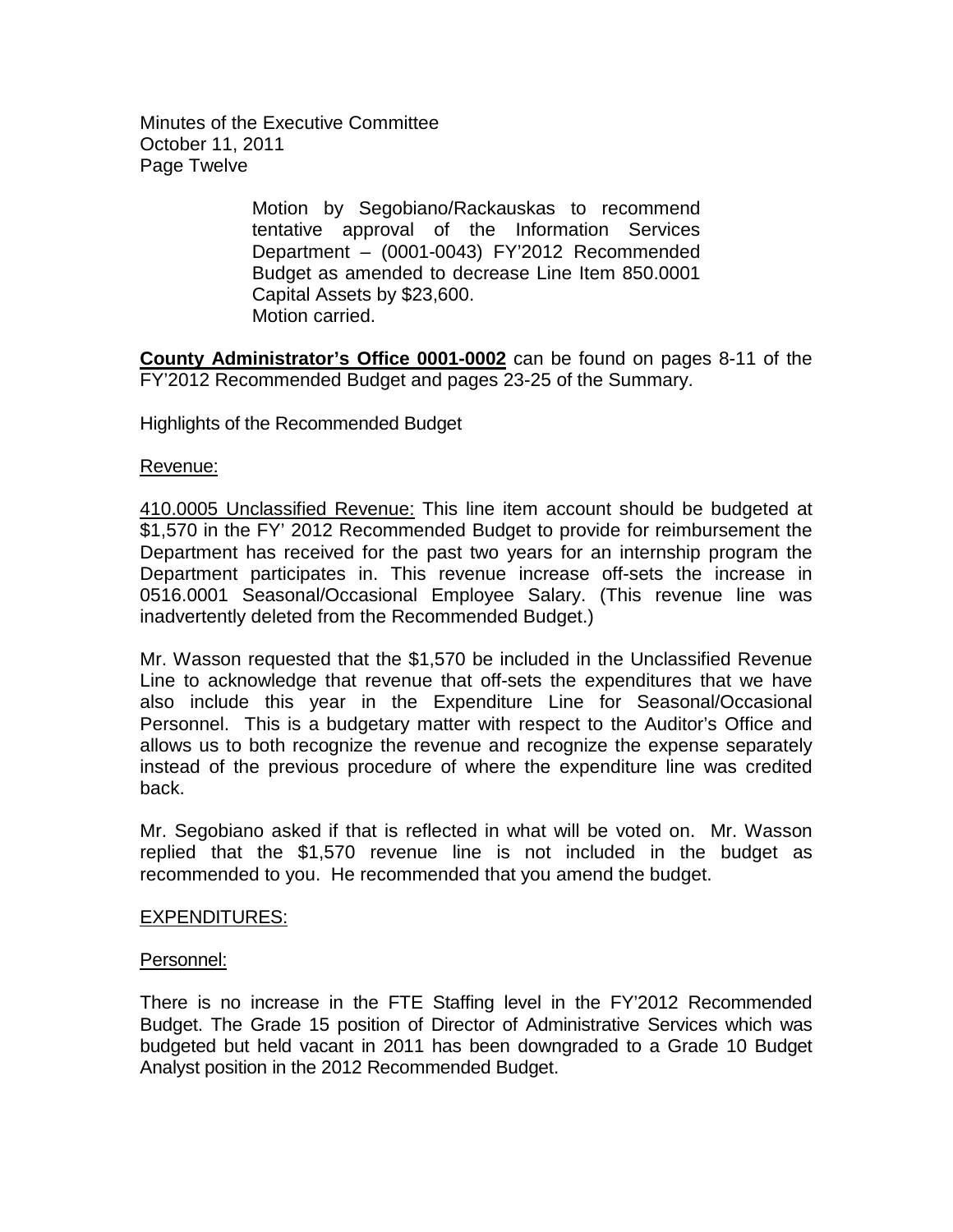Minutes of the Executive Committee October 11, 2011 Page Thirteen

The Seasonal/Occasional line item has increased by \$1,570 to account for a portion of hours that the Department will receive reimbursement for in a continuing internship program.

#### Materials and Supplies:

All Materials and Supplies line item accounts (600's) in the FY'2012 Recommended Budget have been budgeted at 2% lower than FY' 2011 Adopted Budget to acknowledgement of the direction of the 2012 Budget policy.

#### Contractual Services:

All Contractual line item accounts (700's) in the FY'2012 Recommended Budget have been budgeted at 2% less than in the FY'2011 Adopted Budget.

> Motion by Segobiano/Rackauskas to recommend tentative approval of the County Administrator's Office (0001-0002) FY'2012 Recommended Budget as amended to include \$1,570 in Line Item 410.0005 Unclassified Revenue to reflect the Internship Program Reimbursement. Motion carried.

Mr. Rackauskas asked if the Board Members will receive a new copy of the Recommended Budget reflect the changes and amendments. Mr. Wasson replied that the Board Members will be provided a printed copy of the modifications and revisions made to the Budget.

Chairman Sorensen advised that the Finance Committee, the Executive Committee and the full Board passed a budget resolution which was intended to provide direction to Mr. Wasson in the preparation of the Recommended Budget. He commended Mr. Wasson on his work on the budget. Chairman Sorensen stated that most of you will note that in that budget resolution and guidance, the Board asked that the Property Tax rate be held as flat and as consistent with the prior year as possible. The Recommended Budget included a Property Tax rate increase of about one-quarter of one cent per \$100 of evaluation, which equates to about 80 cents for an average house per year. Chairman Sorensen pointed out that, while that does not seem like a lot of money, it is not consistent with the Board's policy and guidelines. He stated that he has asked Mr. Wasson to schedule meetings with Oversight Committee Chairs and their Department Heads one at a time on Thursday and Friday of this week and possibly Monday. Chairman Sorensen believes that there is enough identified opportunities to reduce the budget to the flat tax rate and perhaps more.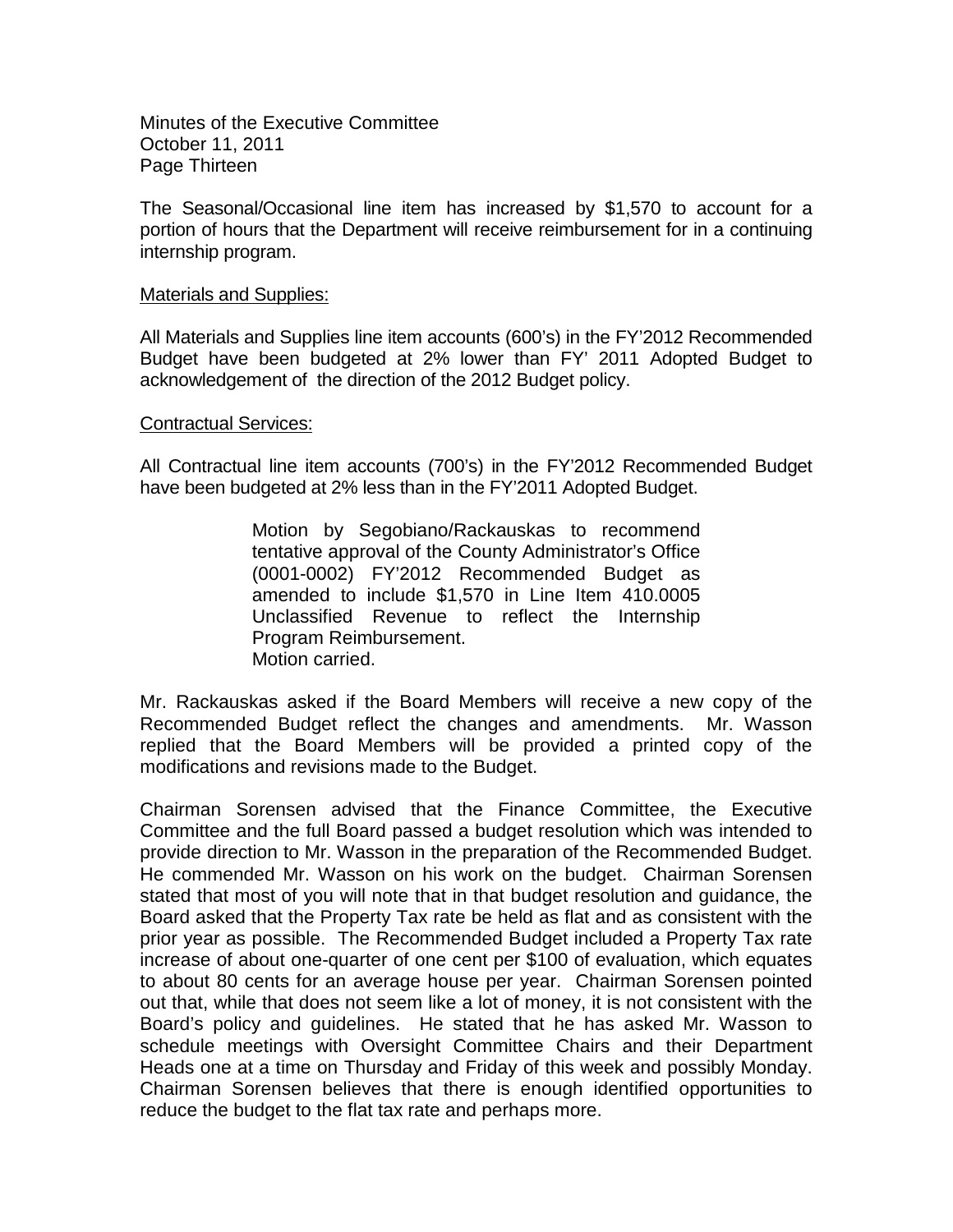Minutes of the Executive Committee October 11, 2011 Page Fourteen

Ms. Rackauskas asked what the exact dollar amount is that the budget needs to be reduced. Chairman Sorensen replied that it needs to be reduced about \$95,000.

Mr. Butler noted that we just reduced the budget by \$23,600 in Information Technologies and \$17,000 was reduced at the Finance Committee. He recommended that the Committee Agenda Packets and the County Board Packet be sent to the Members electronically instead of printed. Mr. Wasson responded that one of the challenges of sending some packets electronically and others in the mail is that it requires two parallel processes. He explained that it is less complicated to send the packets all one or all the other way. Mr. Wasson assured the Committee that we continue to look at the possibility of electronic notification.

Mr. Nelson stated that, in the past, we considered providing each Board member with a device such as a laptop computer. He indicated that new devices have been introduced more recently that are more affordable than in the past. Mr. Wasson stated that tablets are much more cost effective than laptops.

Mr. Wasson noted that one of the issues that he has heard from entities who have made the move to electronic agenda packets is that members don't like the fact that they can't make notes electronically on those documents. He stated that there are some solutions to that part of the issue, but they are costly at this point.

Mr. Butler advised that he wouldn't mind doing his own printing of the packets. He acknowledged that not everyone has to receive their packets electronically, but those who can and are willing to do so, should have that option. Mr. Wasson responded that a trial attempt will be made to see how effective this effort might be.

Mr. Segobiano requested that the County Board be provided with all of the information necessary to determine when and if the elimination of the Recorder's Office can be placed on the ballot, the statistics as to the feasibility of moving that office into the County Clerk's Office, and what the potential cost savings might be to the taxpayers of McLean County. Chairman Sorensen concurred that there are enough members of the Board who are interested in this issue to make the effort to provide formal information available. He noted that there has been no shortage of research on this topic. Chairman Sorensen stated that they have learned that there are ways to put this on the ballot, as follows:

- $\triangleright$  The County Board could vote to put it on the ballot;
- $\triangleright$  A petition drive could be administered by anyone in the public to put it on the ballot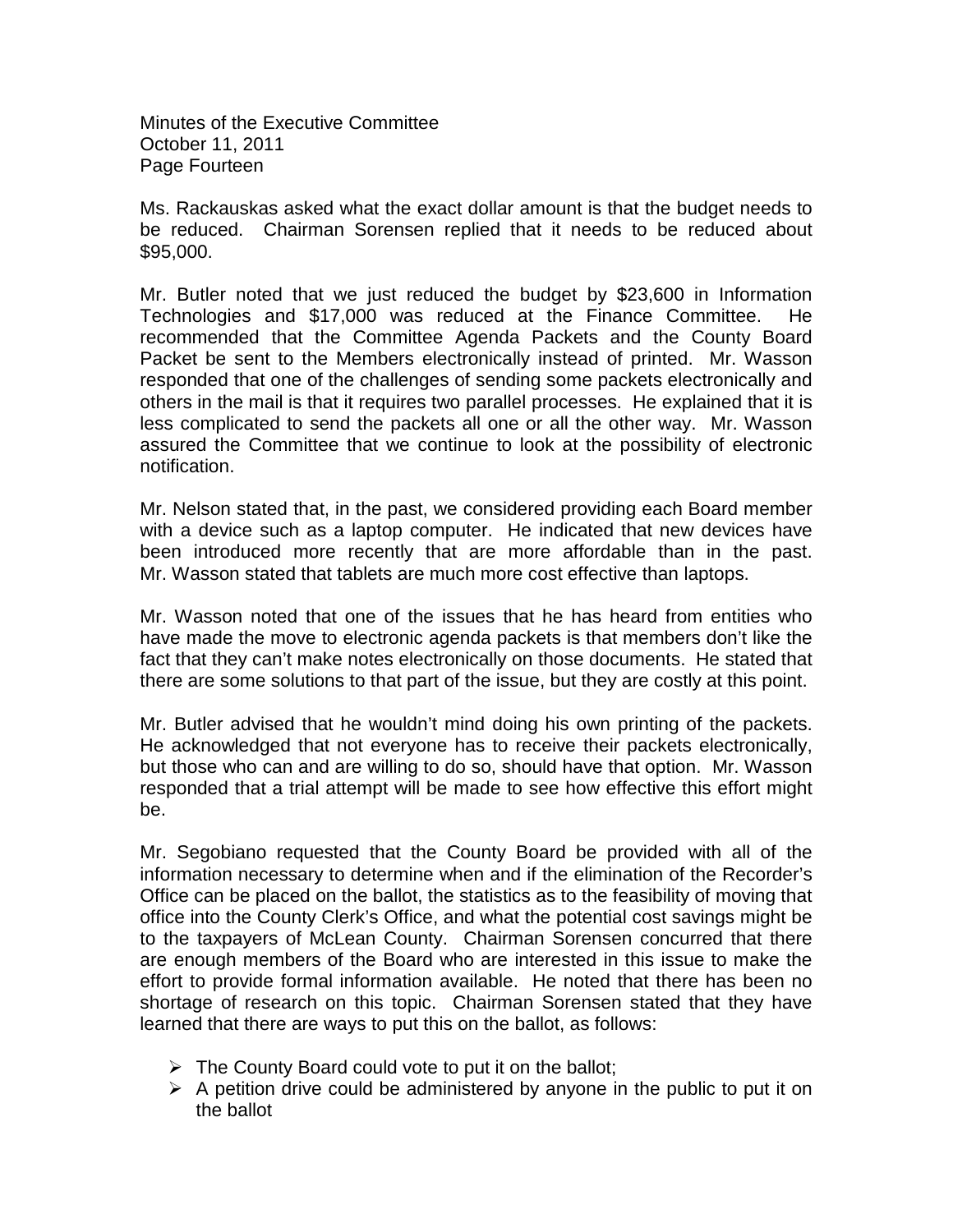Minutes of the Executive Committee October 11, 2011 Page Fifteen

Chairman Sorensen stated that either method would need to be certified by the December Board meeting. He noted that there is some discussion among the legal ranks, but there is no requirement that this Office go to the County Clerk's Office. Chairman Sorensen pointed out that counties under 60,000 don't have a Recorder. Chairman Sorensen indicated that all of the counties who have eliminated the Recorder's Office as an elected position have chosen to put it into the County Clerk's Office, but he believes it can also be an appointed position where the Board takes on the responsibility of appointing and delegating the responsibility to some other office-holder or to some other office.

Mr. Segobiano stated that the reason he asked for this information is because there is a lot of discussion on the street and he believes the Board needs printed information that tells the Board what they can do, can't do, how to proceed and when to proceed.

Chairman Sorensen admonished the Board to be clear as we discuss this topic. If the question of whether or not we should have an elected Recorder in McLean County is the questions, it should be the question regardless of who the incumbent is or what we think of the incumbent personally. Chairman Sorensen asked to go on record that he believes that Mr. Newcom is a very good Recorder in McLean County and he does his job very well. He added that it is clear that Mr. Newcom has a passion for the role and a passion for the job. Chairman Sorensen cautioned that how Mr. Newcom books his travel arrangements does not tell us whether he does a good job of recording documents. The Recorder's Office runs efficiently.

Chairman Sorensen indicated that if the debate is whether or not there are additional opportunities to save taxpayer dollars and to streamline County government by changing how that responsibility is executed in McLean County, it is a valid conversation that needs to take place. He stated that if that is the strategy that this Board is headed towards, there are a whole list of additional conversations that should take place as the Recorder's Office is not the only Office that can be considered for change.

Mr. Segobiano pointed out that this issue was considered several years ago with three elected positions within the County, but it failed because the three elected officials ganged up. He concurred with Chairman Sorensen that it is not the individual serving in the Office, it was the Office and how it should proceed into the 21<sup>st</sup> Century.

Ms. Rackauskas agreed that even before Mr. Newcom was elected this was a point of discussion, so it should be noted that it the Office and not the person.